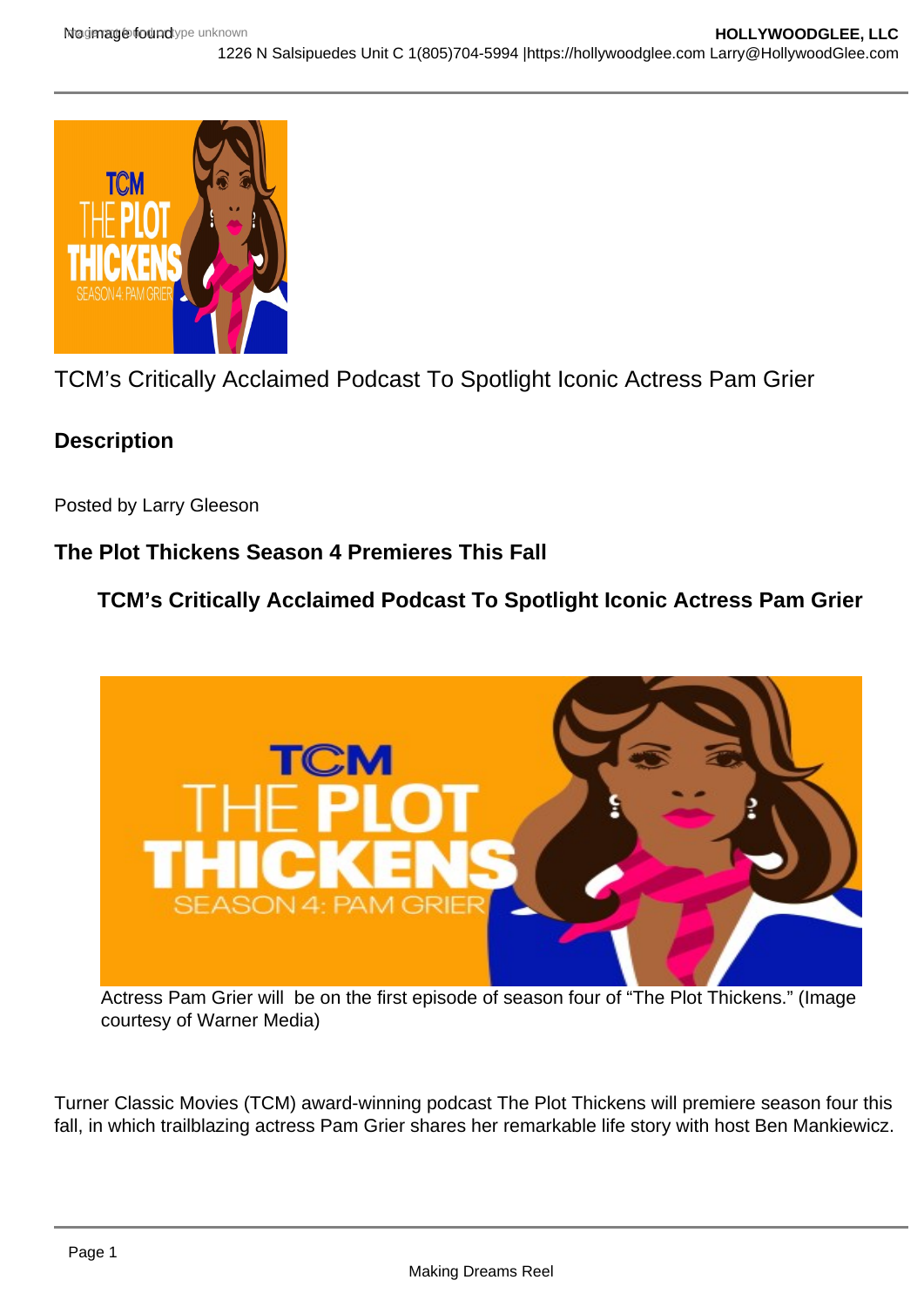Ben Mankiewicz

"The word 'iconic' is overused in this industry, but Pam has been a true revolutionary regarding the depiction of Black women in Hollywood," said host Ben Mankiewicz. "Pam's characters are

unapologetic, tough, and fiercely independent, just like she was when she started in Hollywood five decades ago and remains to this day."

Pam Grier starred in the lead role of Coffy and is depicted on the film's poster above.

In August of 1973, an unknown Black actress named Pam Grier knocked James Bond out of the number one spot at the box office. Pam Grier was the lead in Coffy, a Blaxploitation film with a ridiculously low budget, tons of nudity, and blood-splattering violence. Pam was just 24, and she was suddenly Hollywood's first female action hero.

Pam Grier will be appearing this weekend at the TCM Classic Film Festival in Hollywood to introduce her breakout film Coffy. This will be Pam Grier's first appearance at the TCM Classic Film.

Stay tuned this summer for the first trailer for season four of "The Plot Thickens." Previous seasons are available on Apple Podcasts or wherever you get your podcasts.